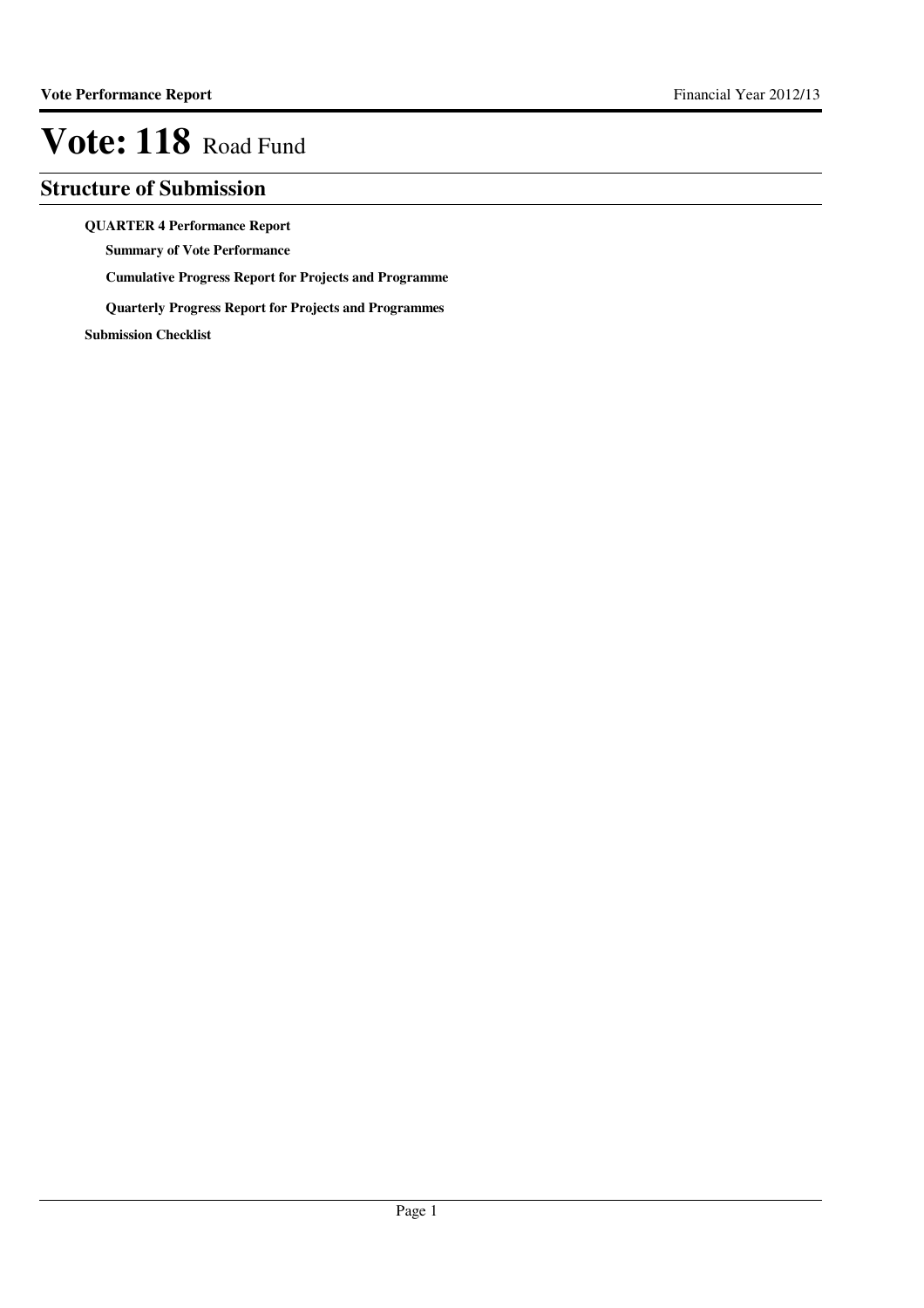## **QUARTER 4: Highlights of Vote Performance**

## *V1: Summary of Issues in Budget Execution*

*This section provides an overview of Vote expenditure*

**(i) Snapshot of Vote Releases and Expenditures**

Table V1.1 below summarises cumulative releases and expenditures by the end of the quarter:

### **Table V1.1: Overview of Vote Expenditures (UShs Billion)**

|                       | <i>(i)</i> Excluding Arrears, Taxes | <b>Approved</b><br><b>Budget</b> | Cashlimits<br>by End | <b>Released</b><br>by End | <b>Spent by</b><br>End Jun | % Budget<br><b>Released</b> | <b>Spent</b> | % Budget % Releases<br><b>Spent</b> |
|-----------------------|-------------------------------------|----------------------------------|----------------------|---------------------------|----------------------------|-----------------------------|--------------|-------------------------------------|
|                       | Wage                                | 1.995                            | N/A                  | 2.215                     | 2.210                      | 111.0%                      | 110.8%       | 99.8%                               |
| Recurrent             | Non Wage                            | 278.289                          | 212.185              | 234.970                   | 234.538                    | 84.4%                       | 84.3%        | 99.8%                               |
|                       | GoU                                 | 0.000                            | 0.000                | 0.000                     | 0.000                      | N/A                         | N/A          | N/A                                 |
| Development           | Ext Fin.                            | 0.000                            | N/A                  | 0.000                     | 0.000                      | N/A                         | N/A          | N/A                                 |
|                       | <b>GoU</b> Total                    | 280.284                          | 212.185              | 237.185                   | 236.748                    | 84.6%                       | $84.5\%$     | $99.8\%$                            |
|                       | <b>Total GoU+Ext Fin. (MTEF)</b>    | 280.284                          | N/A                  | 237.185                   | 236.748                    | 84.6%                       | $84.5\%$     | $99.8\%$                            |
| ( <i>ii</i> ) Arrears | Arrears                             | 0.000                            | N/A                  | 0.000                     | 0.000                      | N/A                         | N/A          | N/A                                 |
| and Taxes             | Taxes                               | 0.000                            | N/A                  | 0.000                     | 0.000                      | N/A                         | N/A          | N/A                                 |
|                       | <b>Total Budget</b>                 | 280.284                          | 212.185              | 237.185                   | 236.748                    | 84.6%                       | $84.5\%$     | 99.8%                               |

*\* Donor expenditure information available*

*\*\* Non VAT on capital expenditure*

The table below shows cumulative releases and expenditures to the Vote by Vote Function :

### **Table V1.2: Releases and Expenditure by Vote Function\***

| <b>Billion Uganda Shillings</b>                | Approved Released |        | <b>Spent</b> | % Budget % Budget |              | $\%$         |  |
|------------------------------------------------|-------------------|--------|--------------|-------------------|--------------|--------------|--|
|                                                | <b>Budget</b>     |        |              | Released          | <i>Spent</i> | Releases     |  |
|                                                |                   |        |              |                   |              | <b>Spent</b> |  |
| VF:0452 National and District Road Maintenance | 280.28            | 237.18 | 236.75       | 84.6%             | 84.5%        | 99.8%        |  |
| <b>Total For Vote</b>                          | 280.28            | 237.18 | 236.75       | 84.6%             | $84.5\%$     | $99.8\%$     |  |

*\* Excluding Taxes and Arrears*

### **(ii) Matters to note in budget execution**

•The policy shift to Force Account as the major mode of maintenance on the DUCAR network necessitated revision of annual work plans by agencies which affected the timely release of Q2 – FY 2012/13 funds. •Funding for national roads maintenance faced a budget cut of UGX 43.1bn which affected implementation of planned works.

### **Table V1.3: High Unspent Balances and Over-Expenditure in the Domestic Budget (Ushs Bn)**

*(i) Major unpsent balances*

*(ii) Expenditures in excess of the original approved budget*

*\* Excluding Taxes and Arrears*

*V2: Performance Highlights*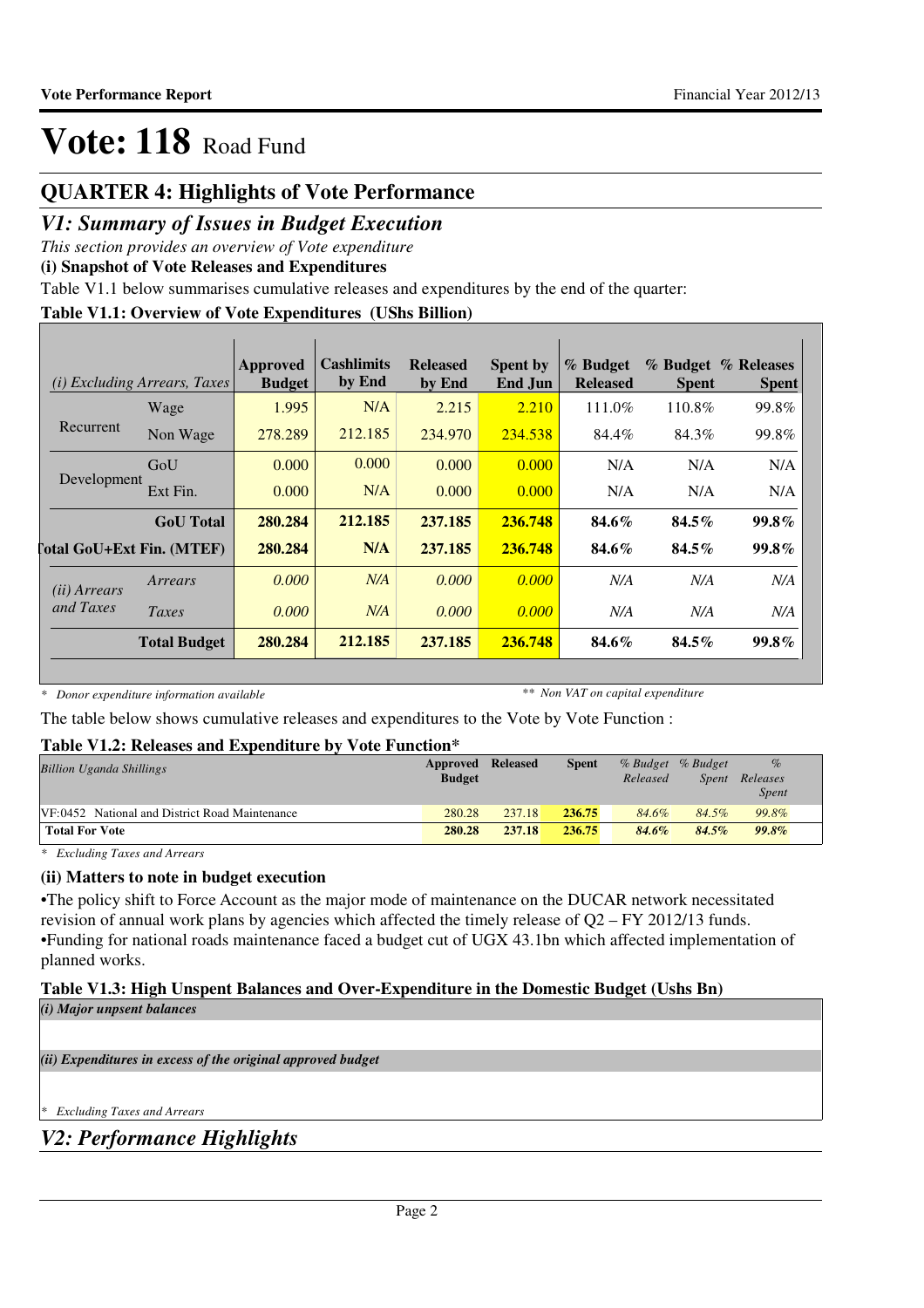# **QUARTER 4: Highlights of Vote Performance**

*This section provides highlights of output performance, focusing on key outputs and actions impelemented to improve section performance.*

### **Table V2.1: Key Vote Output Indicators and Expenditures\***

| <i>Vote, Vote Function</i><br><b>Key Output</b>                  | <b>Approved Budget and</b><br><b>Planned outputs</b>                                                                                                    |         | <b>Cumulative Expenditure</b><br>and Performance                                                                                                                                                                                                                                                                                                                                                                                                                                                                                                                                                                                                 |         | <b>Status and Reasons for</b><br>any Variation from Plans                                                                        |                |                                                                                                                                                                                                                                                                                                                                                                                                                                                                                                                 |  |
|------------------------------------------------------------------|---------------------------------------------------------------------------------------------------------------------------------------------------------|---------|--------------------------------------------------------------------------------------------------------------------------------------------------------------------------------------------------------------------------------------------------------------------------------------------------------------------------------------------------------------------------------------------------------------------------------------------------------------------------------------------------------------------------------------------------------------------------------------------------------------------------------------------------|---------|----------------------------------------------------------------------------------------------------------------------------------|----------------|-----------------------------------------------------------------------------------------------------------------------------------------------------------------------------------------------------------------------------------------------------------------------------------------------------------------------------------------------------------------------------------------------------------------------------------------------------------------------------------------------------------------|--|
| Vote Function: 0452 National and District Road Maintenance       |                                                                                                                                                         |         |                                                                                                                                                                                                                                                                                                                                                                                                                                                                                                                                                                                                                                                  |         |                                                                                                                                  |                |                                                                                                                                                                                                                                                                                                                                                                                                                                                                                                                 |  |
| <b>Output: 045251</b>                                            | <b>National Road Maintenance</b>                                                                                                                        |         |                                                                                                                                                                                                                                                                                                                                                                                                                                                                                                                                                                                                                                                  |         |                                                                                                                                  |                |                                                                                                                                                                                                                                                                                                                                                                                                                                                                                                                 |  |
| Description of Performance: Disburse funds for the routine       | manual Maintenance of<br>20,200km, routine mechanized<br>maintenance of 12,500km and<br>periodic maintenance of<br>1,739km.                             |         | •Re-gravelling of 502km on<br>unpaved roads<br>•Periodic maintenance (major<br>repairs) of 9 bridges<br>•Routine maintenance of 141<br>bridges<br>•Routine manual maintenance<br>of 3,019 km on paved roads<br>•Routine manual maintenance<br>of 16,648 km on unpaved roads<br>•Routine mechanized<br>maintenance of 1,500 km on<br>paved roads<br>•Routine mechanized<br>maintenance of 10,362 km on<br>unpaved roads<br>•Operation and maintenance of<br>9 weigh bridges (7 fixed and 2<br>mobile)<br>•Operation and maintenance of<br>9 ferries- 95% availability<br>•Maintenance of street lighting<br>on 67km of selected National<br>roads |         | UNRA did not achieve all<br>planned targets during FY-<br>2012/13 due to budget cut of<br>UGX 43bn and debts from FY<br>2011/12. |                |                                                                                                                                                                                                                                                                                                                                                                                                                                                                                                                 |  |
| <b>Output Cost:</b>                                              | UShs Bn:                                                                                                                                                | 181.870 | UShs Bn:                                                                                                                                                                                                                                                                                                                                                                                                                                                                                                                                                                                                                                         | 138.771 | % Budget Spent:                                                                                                                  | 76.3%          |                                                                                                                                                                                                                                                                                                                                                                                                                                                                                                                 |  |
| Output: 045252                                                   |                                                                                                                                                         |         |                                                                                                                                                                                                                                                                                                                                                                                                                                                                                                                                                                                                                                                  |         |                                                                                                                                  |                |                                                                                                                                                                                                                                                                                                                                                                                                                                                                                                                 |  |
| Description of Performance: Fund the routine maintenance of KCCA | 22,500km of district roads,<br>4,500 km of urban roads<br>(including KCCA roads) and<br>bottleneck removal on<br>30,000km of community access<br>roads. |         | District, Urban and Community Access Road Maintenance<br>•Routine mechanized<br>maintenance of 124 km of city<br>roads<br>•Periodic maintenance of<br>12.6km of city roads<br><b>DUCAR</b><br>•Routine maintenance of 10,633<br>km of district roads<br>•Periodic maintenance of 336<br>km of district roads<br>•Routine maintenance of 493<br>km of Municipal roads<br>•Periodic maintenance of 40 km<br>of Municipal roads.<br>Note: The above data is<br>cumulative outputs upto Q2.<br>The Q3 & Q4 reports are still<br>being analised.                                                                                                      |         |                                                                                                                                  |                | Performance of DUCAR during<br>Q1-Q2 of FY 2012/13 was low<br>due to the following reasons:<br>•Delayed issuance of guidelines<br>by MOWT for implementation<br>of Force account in DAs which<br>has hindered implementation of<br>planned works;<br>•Lack of readiness by MOWT<br>and DAs to take on<br>implementation of road works<br>using Force account partly due<br>to lack of the requisite<br>personnel, infrastructure and<br>delayed training of operators for<br>the new Chinese road<br>equipment. |  |
| <b>Output Cost:</b>                                              | UShs Bn:                                                                                                                                                | 91.190  | UShs Bn:                                                                                                                                                                                                                                                                                                                                                                                                                                                                                                                                                                                                                                         | 91.189  | % Budget Spent:                                                                                                                  | 100.0%         |                                                                                                                                                                                                                                                                                                                                                                                                                                                                                                                 |  |
| <b>Vote Function Cost</b><br><b>Cost of Vote Services:</b>       | <b>UShs Bn:</b><br>UShs Bn:                                                                                                                             |         | 280.284 UShs Bn:<br>280.284 UShs Bn:                                                                                                                                                                                                                                                                                                                                                                                                                                                                                                                                                                                                             |         | 236.748 % Budget Spent:<br>236.748 % Budget Spent:                                                                               | 84.5%<br>84.5% |                                                                                                                                                                                                                                                                                                                                                                                                                                                                                                                 |  |
|                                                                  |                                                                                                                                                         |         |                                                                                                                                                                                                                                                                                                                                                                                                                                                                                                                                                                                                                                                  |         |                                                                                                                                  |                |                                                                                                                                                                                                                                                                                                                                                                                                                                                                                                                 |  |

*\* Excluding Taxes and Arrears*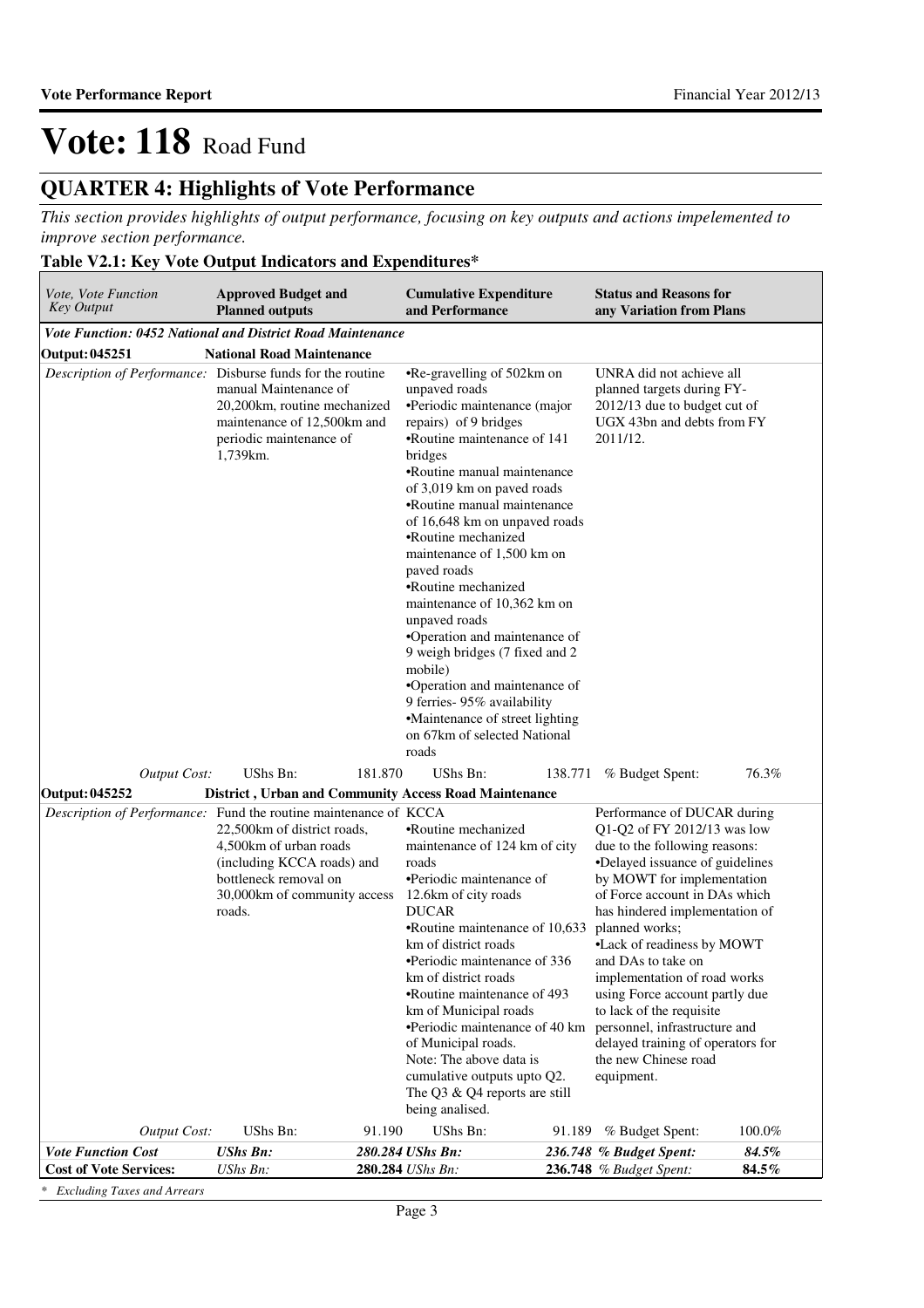## **QUARTER 4: Highlights of Vote Performance**

•Effective FY 2012/13, maintenance of the DUCAR network is now by Force account using road gangs for routine manual maintenance and the newly acquired Chinese road equipment for routine mechanized and periodic maintenance;

• Overall physical performance on DUCAR network has not been good as agencies try to adjust to the new policy shift of Force account;

• Agencies are not readily submitting accountability reports as per MoFPED quarter lag reporting timelines making timely compilation of reports difficult.

### **Table V2.2: Implementing Actions to Improve Vote Performance**

## *V3: Details of Releases and Expenditure*

*This section provides a comprehensive summary of the outputs delivered by the Vote and further details of Vote expenditures by Vote Function and Expenditure Item.*

### **Table V3.1: GoU Releases and Expenditure by Output\***

| <b>Billion Uganda Shillings</b>                              | Approved      | <b>Released</b> | <b>Spent</b> | $%$ GoU       | $%$ GoU       | $%$ GoU      |  |  |  |
|--------------------------------------------------------------|---------------|-----------------|--------------|---------------|---------------|--------------|--|--|--|
|                                                              | <b>Budget</b> |                 |              | <b>Budget</b> | <b>Budget</b> | Releases     |  |  |  |
|                                                              |               |                 |              | Released      | <i>Spent</i>  | <i>Spent</i> |  |  |  |
| VF:0452 National and District Road Maintenance               | 280.28        | 237.18          | 236.75       | 84.6%         | 84.5%         | 99.8%        |  |  |  |
| Class: Outputs Provided                                      | 7.22          | 7.22            | 6.79         | $100.0\%$     | 94.0%         | 94.0%        |  |  |  |
| 045201 Road Fund Secretariat Services                        | 7.22          | 7.22            | 6.79         | $100.0\%$     | 94.0%         | 94.0%        |  |  |  |
| Class: Outputs Funded                                        | 273.06        | 229.96          | 229.96       | 84.2%         | 84.2%         | $100.0\%$    |  |  |  |
| 045251 National Road Maintenance                             | 181.87        | 138.77          | 138.77       | 76.3%         | 76.3%         | $100.0\%$    |  |  |  |
| 045252 District, Urban and Community Access Road Maintenance | 91.19         | 91.19           | 91.19        | $100.0\%$     | $100.0\%$     | $100.0\%$    |  |  |  |
| <b>Total For Vote</b>                                        | 280.28        | 237.18          | 236.75       | 84.6%         | 84.5%         | 99.8%        |  |  |  |

*\* Excluding Taxes and Arrears*

### **Table V3.2: 2012/13 GoU Expenditure by Item**

| <b>Billion Uganda Shillings</b>                           | Approved<br><b>Budget</b> | <b>Releases</b> | <b>Expend-</b><br>iture | % Budged<br><b>Released</b> | % Budget<br><b>Spent</b> | %Releases<br><b>Spent</b> |
|-----------------------------------------------------------|---------------------------|-----------------|-------------------------|-----------------------------|--------------------------|---------------------------|
| <b>Output Class: Outputs Provided</b>                     | 7.22                      | 7.22            | 6.79                    | 100.0%                      | 94.0%                    | 94.0%                     |
| 211101 General Staff Salaries                             | 1.99                      | 1.99            | <b>1.99</b>             | 100.0%                      | 100.0%                   | 100.0%                    |
| 211102 Contract Staff Salaries (Incl. Casuals, Temporary) | 0.22                      | 0.22            | 0.22                    | 100.0%                      | 98.4%                    | 98.4%                     |
| 211103 Allowances                                         | 0.12                      | 0.12            | 0.11                    | 100.0%                      | 92.1%                    | 92.1%                     |
| 212101 Social Security Contributions (NSSF)               | 0.17                      | 0.17            | 0.16                    | 100.0%                      | 98.7%                    | 98.7%                     |
| 213001 Medical Expenses(To Employees)                     | 0.09                      | 0.09            | 0.09                    | 100.0%                      | 100.0%                   | 100.0%                    |
| 213002 Incapacity, death benefits and funeral expenses    | 0.02                      | 0.02            | 0.02                    | 100.0%                      | 100.0%                   | 100.0%                    |
| 221001 Advertising and Public Relations                   | 0.23                      | 0.23            | 0.18                    | 100.0%                      | 78.5%                    | 78.5%                     |
| 221002 Workshops and Seminars                             | 0.29                      | 0.29            | 0.27                    | 100.0%                      | 93.0%                    | 93.0%                     |
| 221003 Staff Training                                     | 0.15                      | 0.15            | 0.13                    | 100.0%                      | 86.8%                    | 86.8%                     |
| 221004 Recruitment Expenses                               | 0.02                      | 0.02            | 0.02                    | 100.0%                      | 100.0%                   | 100.0%                    |
| 221007 Books, Periodicals and Newspapers                  | 0.02                      | 0.02            | 0.00                    | 100.0%                      | 4.1%                     | 4.1%                      |
| 221008 Computer Supplies and IT Services                  | 0.04                      | 0.04            | 0.01                    | 100.0%                      | 29.3%                    | 29.3%                     |
| 221009 Welfare and Entertainment                          | 0.02                      | 0.02            | 0.02                    | 100.0%                      | 92.3%                    | 92.3%                     |
| 221011 Printing, Stationery, Photocopying and Binding     | 0.16                      | 0.16            | 0.14                    | 100.0%                      | 88.0%                    | 88.0%                     |
| 221017 Subscriptions                                      | 0.01                      | 0.01            | 0.01                    | 100.0%                      | 95.0%                    | 95.0%                     |
| 222001 Telecommunications                                 | 0.04                      | 0.04            | 0.04                    | 100.0%                      | 99.8%                    | 99.8%                     |
| 222002 Postage and Courier                                | 0.01                      | 0.01            | 0.00                    | 100.0%                      | 60.7%                    | 60.7%                     |
| 222003 Information and Communications Technology          | 0.25                      | 0.25            | 0.18                    | 100.0%                      | 73.7%                    | 73.7%                     |
| 223001 Property Expenses                                  | 0.01                      | 0.01            | 0.01                    | 100.0%                      | 81.5%                    | 81.5%                     |
| 223003 Rent - Produced Assets to private entities         | 1.39                      | 1.39            | 1.39                    | 100.0%                      | 100.0%                   | 100.0%                    |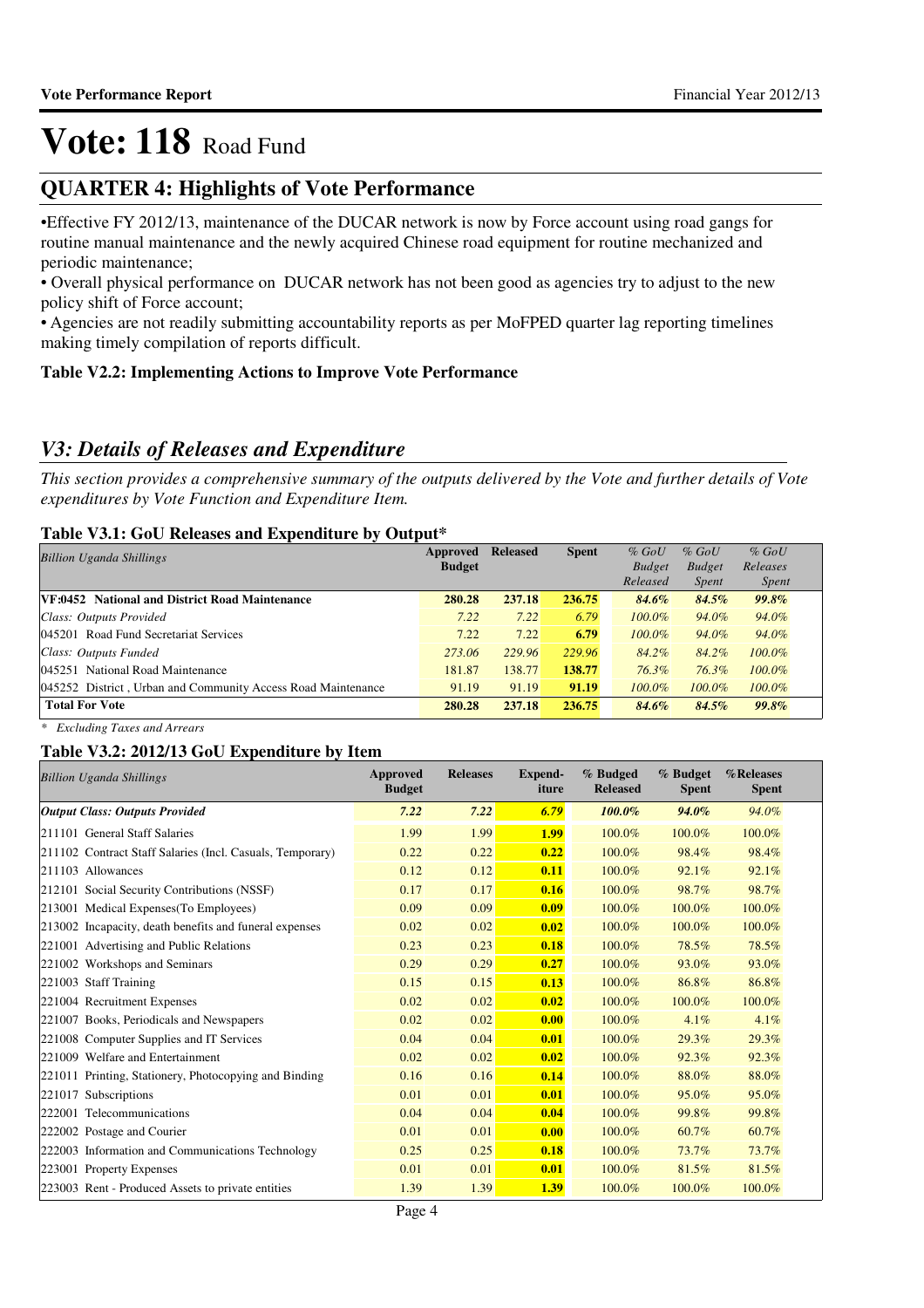# **QUARTER 4: Highlights of Vote Performance**

| <b>Billion Uganda Shillings</b>                       | Approved<br><b>Budget</b> | <b>Releases</b> | Expend-<br>iture | % Budged<br><b>Released</b> | % Budget<br><b>Spent</b> | %Releases<br><b>Spent</b> |
|-------------------------------------------------------|---------------------------|-----------------|------------------|-----------------------------|--------------------------|---------------------------|
| 223004 Guard and Security services                    | 0.02                      | 0.02            | 0.02             | 100.0%                      | 73.9%                    | 73.9%                     |
| 223005 Electricity                                    | 0.03                      | 0.03            | 0.03             | 100.0%                      | 100.0%                   | 100.0%                    |
| 223006 Water                                          | 0.00                      | 0.00            | 0.00             | 100.0%                      | 100.0%                   | 100.0%                    |
| 225001 Consultancy Services- Short-term               | 1.43                      | 1.43            | 1.28             | 100.0%                      | 89.1%                    | 89.1%                     |
| 226001 Insurances                                     | 0.04                      | 0.04            | 0.02             | 100.0%                      | 41.3%                    | 41.3%                     |
| 227001 Travel Inland                                  | 0.24                      | 0.24            | 0.24             | 100.0%                      | 100.0%                   | 100.0%                    |
| 227002 Travel Abroad                                  | 0.12                      | 0.12            | 0.12             | 100.0%                      | 96.2%                    | 96.2%                     |
| 227004 Fuel, Lubricants and Oils                      | 0.06                      | 0.06            | 0.05             | 100.0%                      | 100.0%                   | 100.0%                    |
| 228002 Maintenance - Vehicles                         | 0.04                      | 0.04            | 0.03             | 100.0%                      | 93.8%                    | 93.8%                     |
| 228003 Maintenance Machinery, Equipment and Furniture | 0.01                      | 0.01            | 0.00             | 100.0%                      | 78.4%                    | 78.4%                     |
| <b>Output Class: Outputs Funded</b>                   | 273.06                    | 229.96          | 229.96           | $84.2\%$                    | 84.2%                    | $100.0\%$                 |
| 263201 LG Conditional grants (capital)                | 91.19                     | 91.19           | 91.19            | 100.0%                      | 100.0%                   | 100.0%                    |
| 263204 Transfers to other gov't units (capital)       | 181.87                    | 138.77          | 138.77           | 76.3%                       | 76.3%                    | 100.0%                    |
| <b>Grand Total:</b>                                   | 280.28                    | 237.18          | 236.75           | 84.6%                       | 84.5%                    | 99.8%                     |
| <b>Total Excluding Taxes and Arrears:</b>             | 280.28                    | 237.18          | 236.75           | 84.6%                       | 84.5%                    | 99.8%                     |

### **Table V3.3: GoU Releases and Expenditure by Project and Programme\***

| <b>Billion Uganda Shillings</b>                       | Approved      | <b>Released</b> | <b>Spent</b> | $%$ GoU       | $%$ GoU       | $%$ GoU      |  |
|-------------------------------------------------------|---------------|-----------------|--------------|---------------|---------------|--------------|--|
|                                                       | <b>Budget</b> |                 |              | <b>Budget</b> | <b>Budget</b> | Releases     |  |
|                                                       |               |                 |              | Released      | <i>Spent</i>  | <i>Spent</i> |  |
| <b>VF:0452</b> National and District Road Maintenance | 280.28        | 237.18          | 236.75       | 84.6%         | 84.5%         | $99.8\%$     |  |
| <b>Recurrent Programmes</b>                           |               |                 |              |               |               |              |  |
| 01<br>Road Fund Secretariat                           | 280.28        | 237.18          | 236.75       | 84.6%         | 84.5%         | 99.8%        |  |
| <b>Total For Vote</b>                                 | 280.28        | 237.18          | 236.75       | 84.6%         | 84.5%         | $99.8\%$     |  |

*\* Excluding Taxes and Arrears*

### **Table V3.4: External Financing Releases and Expenditure by Project and Programme\***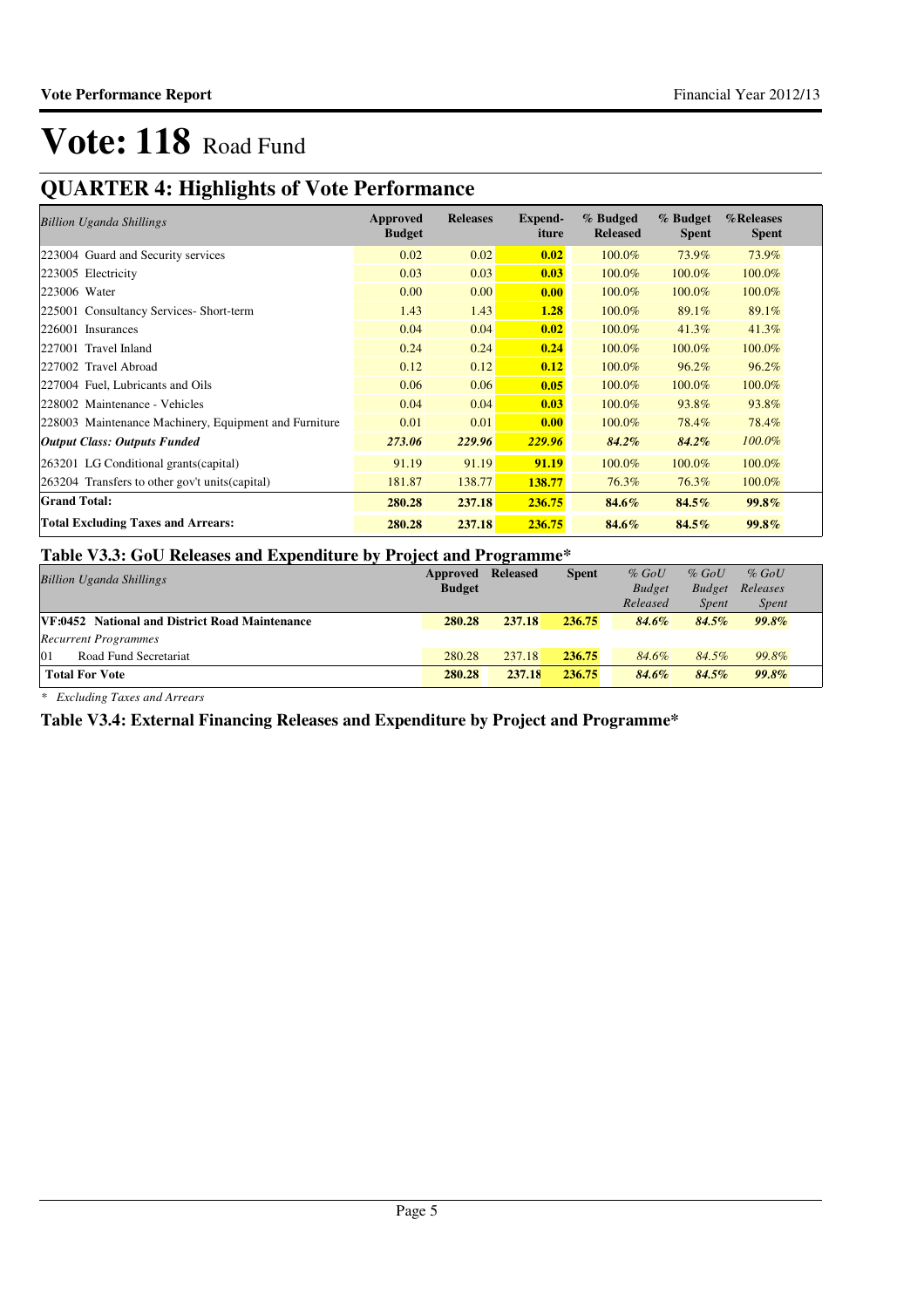#### **QUARTER 4: Cumulative Outputs and Expenditure by End of Quarter Annual Planned Outputs and Cumulative Outputs Achieved by End of Quarter (Quantity and Location) Cumulative Expenditures made by the End of the Quarter to Deliver Cumulative Outputs** *UShs Thousand* **Vote Function: 0452 National and District Road Maintenance** *Recurrent Programmes Programme 01 Road Fund Secretariat Outputs Funded* Routine and Periodic Maintenance of National Roads (21,000km) financed. Audit compliance status of UNRA established. Draft Maintenance plan for FY 2013/14 finalized. **During Q4 URF Disbursed UGX 138.77bn to UNRA for: •Re-gravelling of 502km on unpaved roads •Periodic maintenance (major repairs) of 9 bridges •Routine maintenance of 141 bridges •Routine manual maintenance of 3,019 km on paved roads •Routine manual maintenance of 16,648 km on unpaved roads •Routine mechanized maintenance of 1,500 km on paved roads •Routine mechanized maintenance of 10,362 km on unpaved roads •Operation and maintenance of 9 weigh bridges (7 fi xed and 2 mobile) •Operation and maintenance of 9 ferries- 95% availability •Maintenance of street lighting on 67km of selected National roads. 04 5251 National Road Maintenance Output:** *Wage Recurrent Non Wage Recurrent* **Total** *0 138,770,890 0* **138,770,890** *Cumulatie Outputs Achieved by the end of the Quarter: Annual Planned Outputs: NTR* Targets for national roads maintenance underperformed due to delays in disbursement of Q3 funds that arose as a result of delays by UNRA to submit requisite quarterly reports and work plans; and the fact that MFPED did not release funds for national road maintenance in Q4. *Reasons for Variation in performance Item Spent* 263204 Transfers to other gov't units(capital) 138,770,890

**04 5252 District , Urban and Community Access Road Maintenance Output:**

|                                                                                                                                                                                                                                                                                 | <b>Item</b>                            | <b>Spent</b> |
|---------------------------------------------------------------------------------------------------------------------------------------------------------------------------------------------------------------------------------------------------------------------------------|----------------------------------------|--------------|
| <b>Annual Planned Outputs:</b>                                                                                                                                                                                                                                                  | 263201 LG Conditional grants (capital) | 91,189,381   |
| Routine and Periodic Maintenance of 22,500km of District roads 4,500km<br>Urban roads & 30,000km of Community Access Roads (kept open)<br>financed. Audit compliance status of DUCAR established<br>Draft Maintenance plan for FY 2013/14 finalized.                            |                                        |              |
| Cumulatie Outputs Achieved by the end of the Quarter:                                                                                                                                                                                                                           |                                        |              |
| During FY 2012/13 URF disbused UGX 91.19bn to the DUCAR<br>agencies for:<br>For FY 2012/13<br>KCCA received UGX 12.432bn.<br>•Routine mechanized maintenance of 124 km of city roads<br>•Periodic maintenance of 12.6km of city roads                                           |                                        |              |
| Districts & Municipalities a total of UGX 78.76 was disbursed for:<br>• maintenance of 10,633 km of district roads<br>•Periodic maintenance of 336 km of district roads<br>Maintenance of 493 km of Municipal roads<br><b>•Periodic maintenance of 40 km of Municipal roads</b> |                                        |              |
| <b>Reasons for Variation in performance</b>                                                                                                                                                                                                                                     |                                        |              |
| Targets for DUCAR road maintenance underperformed due to delays<br>arising from the change in policy of method of implementation of road                                                                                                                                        |                                        |              |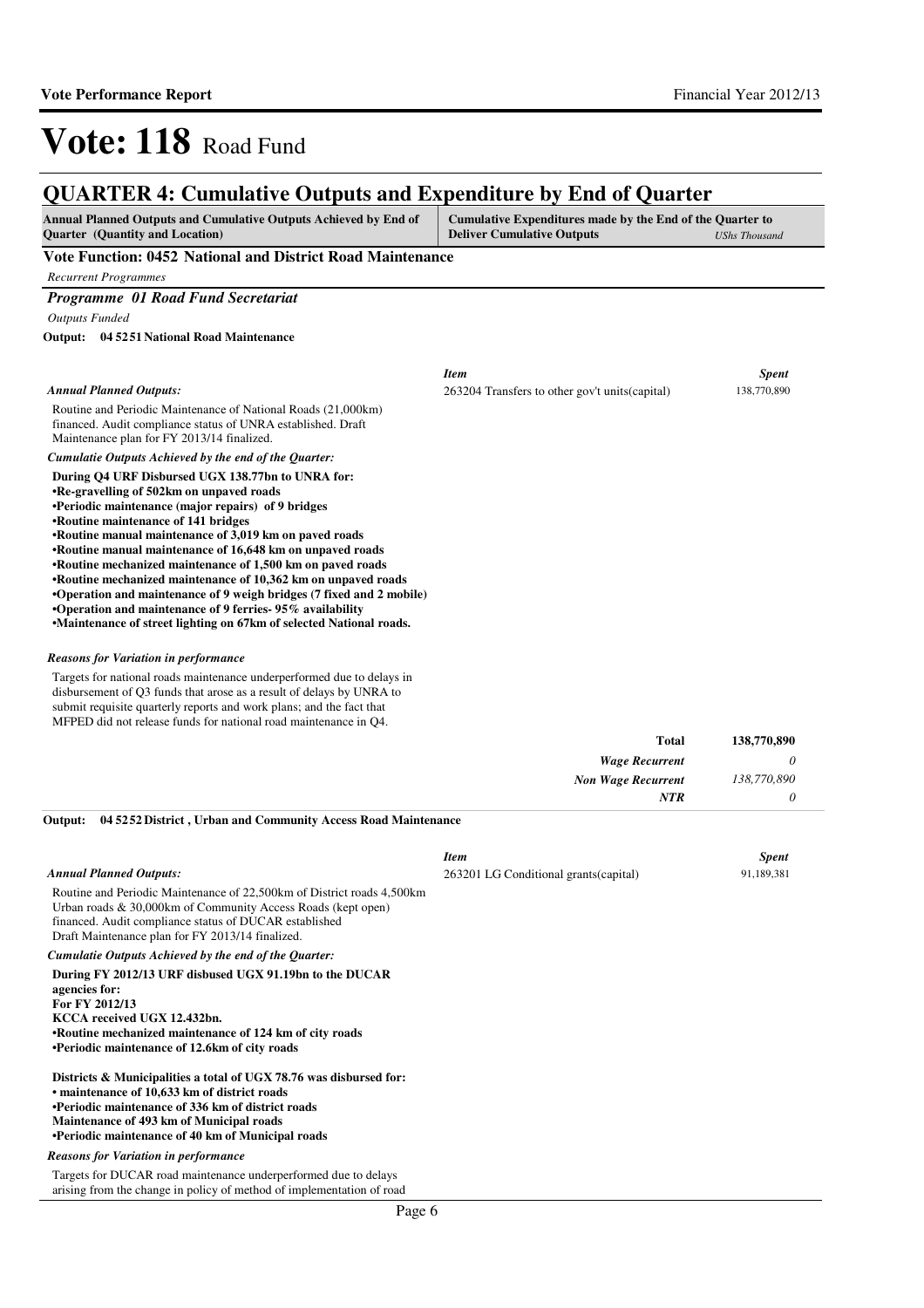## **QUARTER 4: Cumulative Outputs and Expenditure by End of Quarter**

| <b>Annual Planned Outputs and Cumulative Outputs Achieved by End of</b> | Cumulative Expenditures made by the End of the Quarter to |                      |
|-------------------------------------------------------------------------|-----------------------------------------------------------|----------------------|
| <b>Ouarter</b> (Quantity and Location)                                  | <b>Deliver Cumulative Outputs</b>                         | <b>UShs Thousand</b> |

#### **Vote Function: 0452 National and District Road Maintenance**

*Recurrent Programmes*

#### *Programme 01 Road Fund Secretariat*

maintenance activities in local governments, from a mix of both contracting and force account to exclusive force account. Local Government Agencies were therefore required to accordingly revise their work plans before funds could be disbursed.

| 91,189,381 | Total                     |
|------------|---------------------------|
|            | <b>Wage Recurrent</b>     |
| 91,189,381 | <b>Non Wage Recurrent</b> |
|            | NTR                       |

*Outputs Provided*

**04 5201 Road Fund Secretariat Services Output:**

#### *Annual Planned Outputs:*

Road maintenance funds (UGX.273Bn) disbursed to Designated Agencies quarterly, 135 Designated Agencies monitored and evaluated, 38 Designated Agencies audited, OYRMP for FY 2012/13 reviewed, OYRMP for 2013/14 prepared, Board control and oversight facilitated FY 2013/14 procurement plan prepared, develop and launch Audit systems, Develop and launch risk profile of year 1, Develop and launch M&E framework, carry out in-house program tracking on selected DAs, Manage and implement program review workshop, prepare 4 board compendium, 4 board minutes prepared and acted upon, Board committee reports prepared

#### *Cumulatie Outputs Achieved by the end of the Quarter:*

**1. The cumulative disbursement for the year to the Designated Agencies was UGX 229.96bn: To UNRA UGX 138.77bn and to the DUCAR network UGX 91.19bn;** 

**2. 135 Designated Agencies monitored: Cumulatively, a total of 47No. Agencies were monitored including 13 UNRA stations; KCCA; 9 municipal councils; and 24 district local governments. Monitoring was carried out in Quarters 2, 3 and 4. Two Quarterly M&E reports were produced while production of the third quarterly M&E report was underway.**

**Analysis of physical and financial reports from designated agencies for the period Q1-3 was undertaken and a report produced. 3. 38 Designated agencies audited: The department continued to follow up on the implementation status of the FY2009/10 technical and financial review recommendations and also disseminated the recommendations from the FY 2010/11 and 2011/12 technical and financial review.**

**Meetings were held with agencies with recommendations that have financial implications and recovery plans were discussed and agreed upon.**

**The department also carried out spot audits in selected agencies with a view of ascertaining the control environment in those agencies.** 

**•4. OYRMP for 2012/13 reviewed: The OYRMP for FY 2012/13 was prepared & presented to Parliamentary Infrastructure Committee on 08/08/2012;** 

**•Annual Workplans for FY 2013/14 from designated agencies reviewed for consolidation into FY 2013/14** 

**OYRMP. 5. OYRMP for 2013/14 prepared: The FY 2013/14 OYRMP was prepared and awaiting board approval.** 

**6. Board control and oversight facilitated: 7No. B oard meetings were held and 14No. Board Committee** 

**meetings;** 

**•7. Procurement plan for 2012/13 prepared: The procurement plan** 

| <b>Item</b>                                              | <b>Spent</b> |
|----------------------------------------------------------|--------------|
| 211101 General Staff Salaries                            | 1,993,828    |
| 211102 Contract Staff Salaries (Incl. Casuals,           | 216,578      |
| Temporary)                                               |              |
| 211103 Allowances                                        | 107,174      |
| 212101 Social Security Contributions (NSSF)              | 164,705      |
| 213001 Medical Expenses (To Employees)                   | 90,000       |
| 213002 Incapacity, death benefits and funeral            | 20,000       |
| expenses                                                 |              |
| 221001 Advertising and Public Relations                  | 183,008      |
| 221002 Workshops and Seminars                            | 269,671      |
| 221003 Staff Training                                    | 130,494      |
| 221004 Recruitment Expenses                              | 15,000       |
| 221007 Books, Periodicals and Newspapers                 | 826          |
| 221008 Computer Supplies and IT Services                 | 10,250       |
| 221009 Welfare and Entertainment                         | 22,147       |
| 221011 Printing, Stationery, Photocopying and            | 140,876      |
| Binding                                                  |              |
| 221017 Subscriptions                                     | 9,501        |
| 222001 Telecommunications                                | 38,935       |
| 222002 Postage and Courier                               | 4,859        |
| 222003 Information and Communications                    | 184,332      |
| Technology                                               |              |
| 223001 Property Expenses                                 | 9,782        |
| 223003 Rent - Produced Assets to private entities        | 1,387,000    |
| 223004 Guard and Security services                       | 17,742       |
| 223005 Electricity                                       | 30,000       |
| 223006 Water                                             | 4,000        |
| 225001 Consultancy Services- Short-term                  | 1,277,821    |
| 226001 Insurances                                        | 16,524       |
| 227001 Travel Inland                                     | 235,438      |
| 227002 Travel Abroad                                     | 115,464      |
| 227004 Fuel, Lubricants and Oils                         | 54,984       |
| 228002 Maintenance - Vehicles                            | 32,834       |
| 228003 Maintenance Machinery, Equipment and<br>Furniture | 3,920        |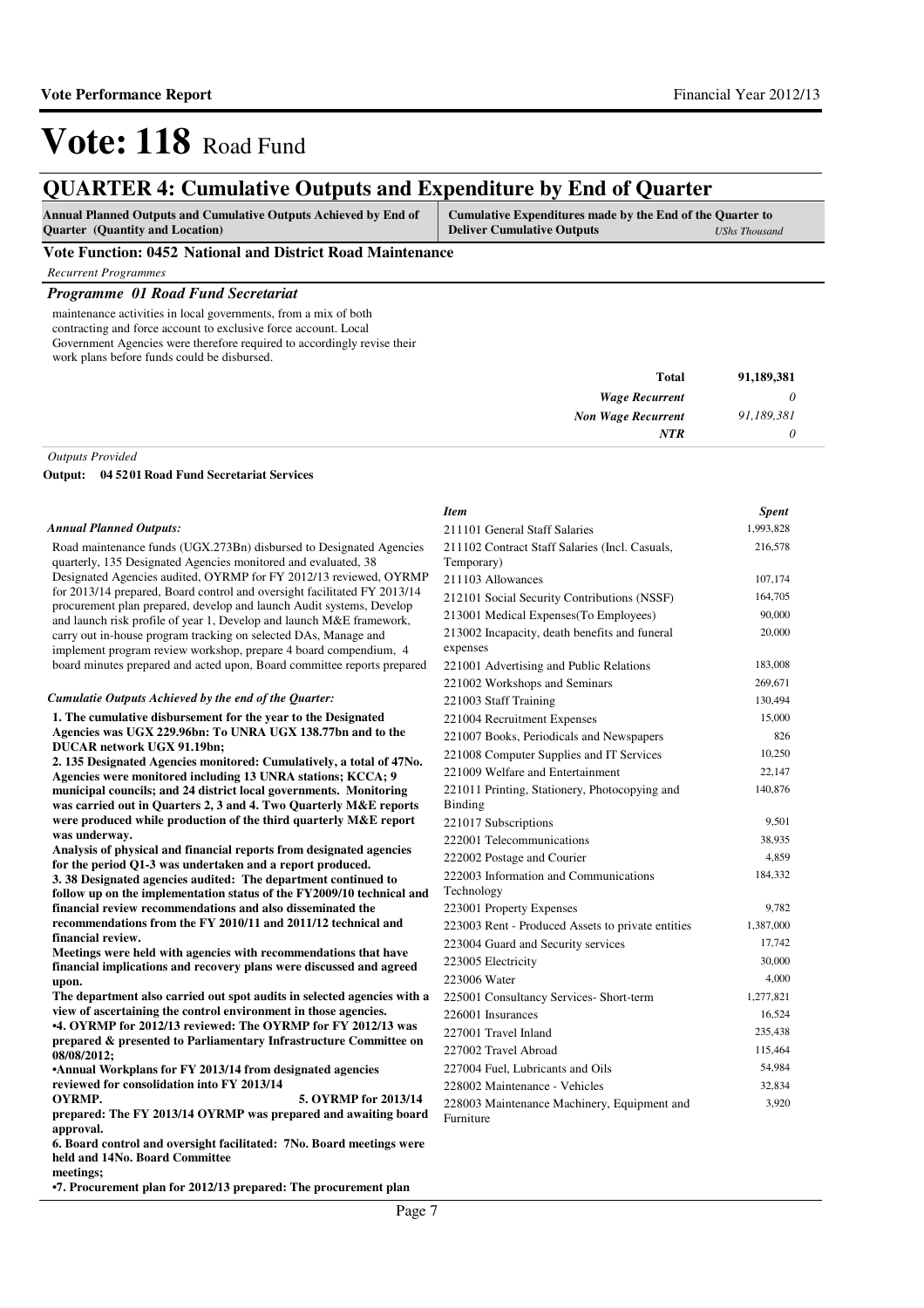# **QUARTER 4: Cumulative Outputs and Expenditure by End of Quarter**

| <b>Annual Planned Outputs and Cumulative Outputs Achieved by End of</b> | Cumulative Expenditures made by the End of the Quarter to |               |
|-------------------------------------------------------------------------|-----------------------------------------------------------|---------------|
| <b>Ouarter</b> (Quantity and Location)                                  | <b>Deliver Cumulative Outputs</b>                         | UShs Thousand |

### **Vote Function: 0452 National and District Road Maintenance**

| Programme 01 Road Fund Secretariat                                                                       |              |         |
|----------------------------------------------------------------------------------------------------------|--------------|---------|
| was prepared in the new PPDA format, approved and copies                                                 |              |         |
| submitted to PPDA and MOFPED as required;                                                                |              |         |
| 8. Develop & launch Audit systems:                                                                       |              |         |
| The department progressed on the audit charter/regulations which                                         |              |         |
| were presented to the Board Audit Committee. The BAC gave its                                            |              |         |
| guidance and proposed amendments. The regulations shall be                                               |              |         |
| finalized and gazetted in Q1 2013/14.                                                                    |              |         |
| 9. Develop & launch risk profile of year 1: The development of a risk                                    |              |         |
| register is awaiting the putting in place of an MIS. However, the                                        |              |         |
| department is using an excel spread sheet to monitor progress of the                                     |              |         |
| identified risks at the agencies.                                                                        |              |         |
| 10. Develop an M&E framework awaiting approval and launch: Draft                                         |              |         |
| M&E framework is in place and undergoing quality assurance from                                          |              |         |
| the short term expert under the long term technical assistance from                                      |              |         |
| the EU.                                                                                                  |              |         |
| 11. Carryout in-house Program tracking on selected DAs. This activity                                    |              |         |
| was not carried out due to budgetary constraints.                                                        |              |         |
| 12. Manage and implement program review workshop: The                                                    |              |         |
| programme review workshop was not held as planned due to                                                 |              |         |
| budgetary constraints. However a training workshop for Engineers,                                        |              |         |
| Auditors and Accountants from selected agencies was held in April                                        |              |         |
| 2013.                                                                                                    |              |         |
| 13. Prepare 4 board compendium: 7No. Board compendium and                                                |              |         |
| 14No. Board Committee compendium were prepared                                                           |              |         |
| 14.4 Board minutes prepared and acted upon: 7No. Board minutes                                           |              |         |
| and 14No. Board Committee minutes were prepared.                                                         |              |         |
| 15. Board committee reports prepared:<br>•Board Audit committee: 4No. Reports prepared during FY 2012/13 |              |         |
| <b>•Board Strategic Committee; 5No. Reports prepared during FY</b>                                       |              |         |
| 2012/13                                                                                                  |              |         |
| •Finance & Admin Board committee: 5No. Reports prepared during                                           |              |         |
| FY 2012/13.                                                                                              |              |         |
|                                                                                                          |              |         |
| <b>Reasons for Variation in performance</b>                                                              |              |         |
| There was delayed release of Q4 funds which were received on 23 May                                      |              |         |
| 2013; funding for national roads maintenance faced a budget cut of UGX                                   |              |         |
| 43.1bn which affected implementation of planned works and on-going                                       |              |         |
| procurements which had not been completed by the end of Q4.                                              |              |         |
|                                                                                                          | <b>Total</b> | 6,787,6 |
|                                                                                                          |              |         |

| <b>Total</b>              | 6,787,694   |
|---------------------------|-------------|
| <b>Wage Recurrent</b>     | 2,210,406   |
| <b>Non Wage Recurrent</b> | 4,577,288   |
| <b>NTR</b>                | 0           |
| <b>GRAND TOTAL</b>        | 236,747,965 |
| <b>Wage Recurrent</b>     | 2,210,406   |
| <b>Non Wage Recurrent</b> | 234,537,558 |
| <b>GoU</b> Development    | $\theta$    |
| <b>External Financing</b> | $\theta$    |
| <b>NTR</b>                | 0           |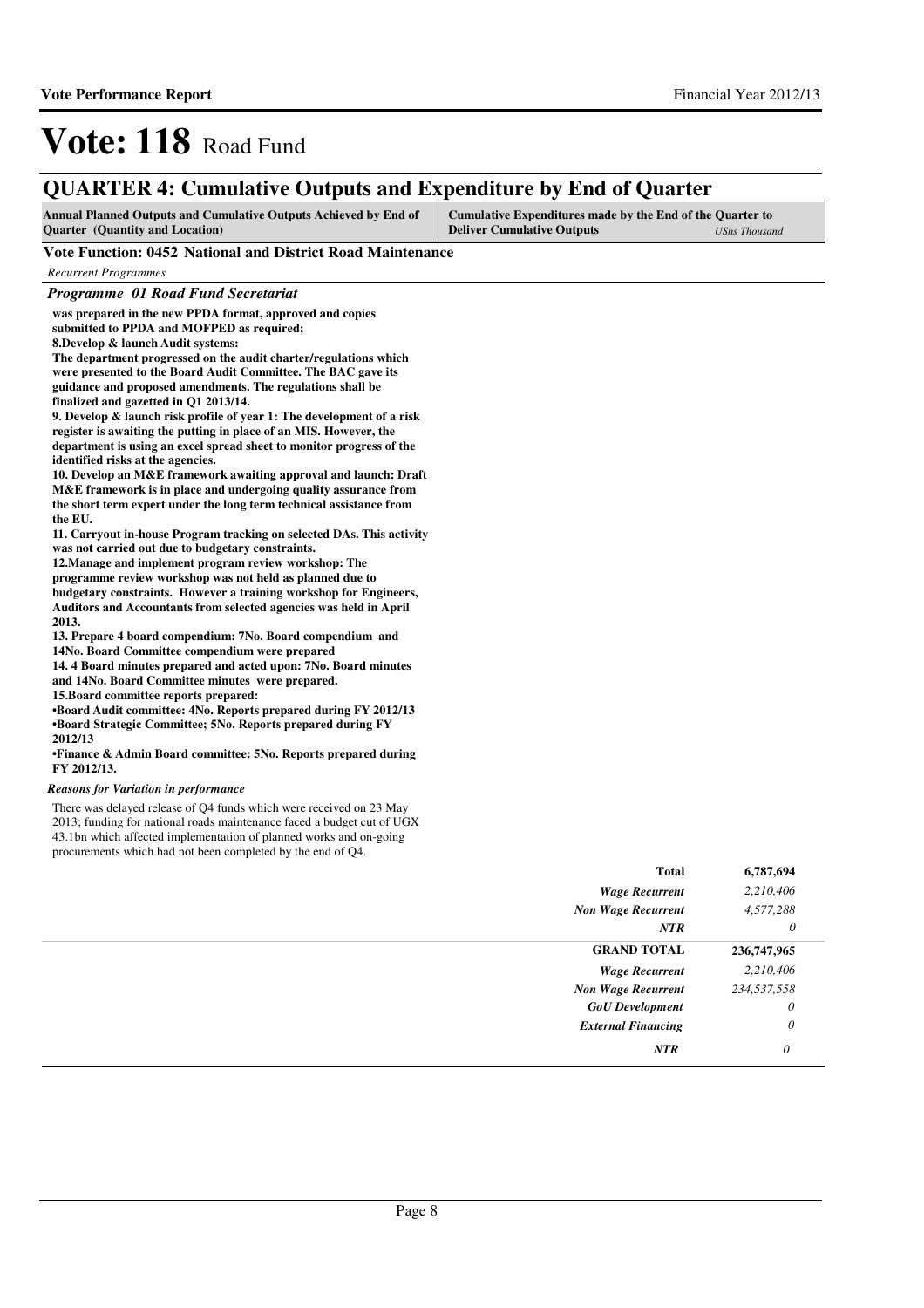| <b>QUARTER 4: Outputs and Expenditure in Quarter</b>                                                                                                                                                                                                                                                   |                                                                |                      |
|--------------------------------------------------------------------------------------------------------------------------------------------------------------------------------------------------------------------------------------------------------------------------------------------------------|----------------------------------------------------------------|----------------------|
| <b>Planned and Actual Outputs in Quarter</b><br>(Quantity and Location)                                                                                                                                                                                                                                | <b>Expenditures incurred in the Quarter to deliver outputs</b> | <b>UShs Thousand</b> |
| Vote Function: 0452 National and District Road Maintenance                                                                                                                                                                                                                                             |                                                                |                      |
| <b>Recurrent Programmes</b>                                                                                                                                                                                                                                                                            |                                                                |                      |
| Programme 01 Road Fund Secretariat                                                                                                                                                                                                                                                                     |                                                                |                      |
| <b>Outputs Funded</b>                                                                                                                                                                                                                                                                                  |                                                                |                      |
| 04 5251 National Road Maintenance<br>Output:                                                                                                                                                                                                                                                           |                                                                |                      |
|                                                                                                                                                                                                                                                                                                        | <b>Item</b>                                                    | <b>Spent</b>         |
| <b>Outputs Planned in Quarter:</b>                                                                                                                                                                                                                                                                     | 263204 Transfers to other gov't units (capital)                | 1,658,217            |
| Finance the resealing of 20km, regraveling of 125km, repairs of 2 bridges,<br>maintenance of 20 bridges, routine manual maintenance of the 21,000km<br>and routine mechanised maintenance of 2,625km, axle load control with<br>62,500 vehicles weighted, maintenance and operation of 8 ferries.      |                                                                |                      |
| <b>Actual Outputs Achieved in Quarter:</b>                                                                                                                                                                                                                                                             |                                                                |                      |
| URF Disbursed UGX 1.658bn for operational expenses for Q4 FY<br>2012/13.                                                                                                                                                                                                                               |                                                                |                      |
| <b>Reasons for Variation in performance</b>                                                                                                                                                                                                                                                            |                                                                |                      |
| Targets for national roads maintenance underperformed due to delays in<br>disbursement of Q3 funds that arose as a result of delays by UNRA to<br>submit requisite quarterly reports and work plans; and the fact that<br>MFPED did not release funds for national road maintenance in Q4.             |                                                                |                      |
|                                                                                                                                                                                                                                                                                                        | Total                                                          | 1,658,217            |
|                                                                                                                                                                                                                                                                                                        | <b>Wage Recurrent</b>                                          | 0                    |
|                                                                                                                                                                                                                                                                                                        | <b>Non Wage Recurrent</b>                                      | 1,658,217            |
|                                                                                                                                                                                                                                                                                                        | NTR                                                            | $\theta$             |
| 04 5252 District, Urban and Community Access Road Maintenance<br>Output:                                                                                                                                                                                                                               |                                                                |                      |
|                                                                                                                                                                                                                                                                                                        | <b>Item</b>                                                    | <b>Spent</b>         |
| <b>Outputs Planned in Quarter:</b>                                                                                                                                                                                                                                                                     | 263201 LG Conditional grants (capital)                         | 22,813,548           |
| Routine and periodic maintenance of district roads, routine and periodic<br>maintenance of community access roads, routine and periodic maintenance<br>of municipality roads, repair and maintenance of equipment and plant for<br>districts and municipalities, maintenance of DUCAR network financed |                                                                |                      |
| <b>Actual Outputs Achieved in Quarter:</b>                                                                                                                                                                                                                                                             |                                                                |                      |
| During Q4, URF disbursed UGX 22.813bn to DUCAR agencies for<br>Road maintenance for:<br>KCCA:                                                                                                                                                                                                          |                                                                |                      |
| •Routine (manual and mechanized) maintenance of 535 km of city<br>roads                                                                                                                                                                                                                                |                                                                |                      |
| Districts & Municipalities (Disbursed UGX 78.76bn):<br>• Routine maintenance of 23,108 km of district roads                                                                                                                                                                                            |                                                                |                      |
| •Periodic maintenance of 1,922 km of district roads<br>•Installation of 207 culvert lines on district roads<br>•Routine maintenance of 1,605 km of Municipal roads                                                                                                                                     |                                                                |                      |
| •Maintenance of 18 bridges on district roads<br>•Periodic maintenance of 52 km of Municipal roads                                                                                                                                                                                                      |                                                                |                      |

**•Installation of 35 culvert lines on Municipal road s**

**•Maintenance of 4 bridges on Municipal roads**

#### *Reasons for Variation in performance*

Targets for DUCAR road maintenance underperformed due to delays arising from the change in policy of method of implementation of road maintenance activities in local governments, from a mix of both contracting and force account to exclusive force account. Local Government Agencies were therefore required to accordingly revise their work plans before funds could be disbursed.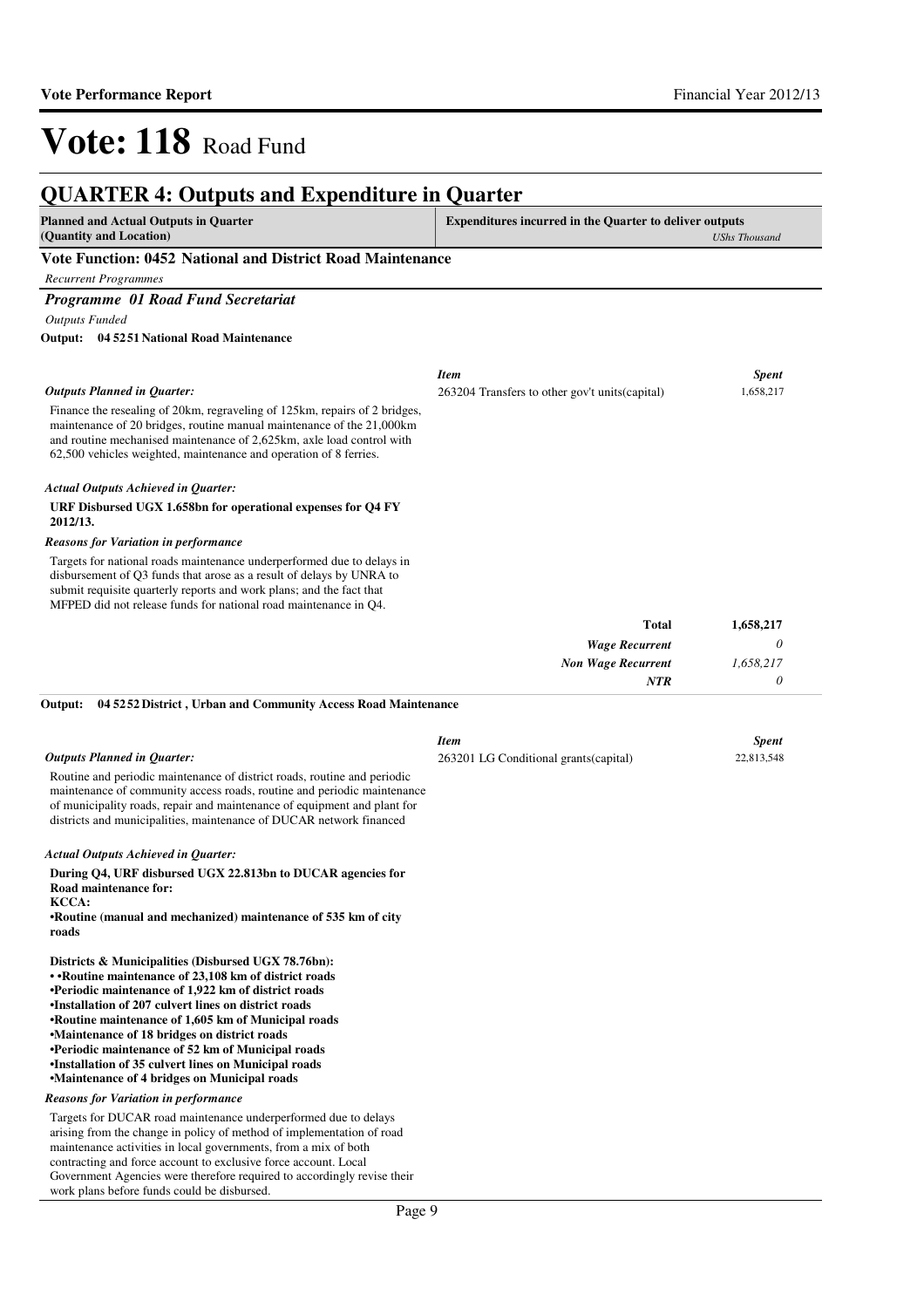### **QUARTER 4: Outputs and Expenditure in Quarter**

**Planned and Actual Outputs in Quarter (Quantity and Location)**

**Expenditures incurred in the Quarter to deliver outputs**  *UShs Thousand*

#### **Vote Function: 0452 National and District Road Maintenance**

*Recurrent Programmes*

*Programme 01 Road Fund Secretariat*

| 22,813,548 | <b>Total</b>              |                                   |
|------------|---------------------------|-----------------------------------|
|            | <b>Wage Recurrent</b>     |                                   |
| 22,813,548 | <b>Non Wage Recurrent</b> |                                   |
|            | <b>NTR</b>                |                                   |
|            | _______                   | and the state of the state of the |

*Outputs Provided*

**04 5201 Road Fund Secretariat Services Output:**

#### *Outputs Planned in Quarter:*

Road maintenance funds disbursed to Designated agencies;135 Designated agencies monitored and evaluated; 38 Designated agencies audited; OYRMP for FY 2012/13 reviewed;OYRMP 2013/14 prepared; Board control and oversight facilitated FY 2013/14; Procurement plan prepared; develop & launch Audit systems, Develop & launch risk profile of year1, Develop & launch M&E framework; Carryout in-house program tracking on selected DAs, Manage & implement program review workshop, prepare 4 board compediums;4 Board minutes prepared and acted upon, Board Committee reports prepared

#### *Actual Outputs Achieved in Quarter:*

**1.The Q4 disbursement was UGX 24.471bn: To UNRA UGX 1.658bn for operational expenses and to the DUCAR network UGX 22.813bn; 2. 135 Designated Agencies monitored: During the quarter, total of** 

**11No. Agencies were monitored including 3 UNRA stations; KCCA; 3 municipal councils; and 5 district local governments. M&E report for Quarter 2 was printed and disseminated; M&E report for Quarter 3 was produced and prepared for printing and dissemination. Compilation of the Q4 M&E report was commenced and it shall to be disseminated in Q1 FY 2013/14.**

**Analysis of physical and financial reports from designated agencies for the period Q1-3 was undertaken and a report produced. 3. 38 Designated agencies audited: The department c ommenced and progressed the technical and financial review of the designated agencies in Western Uganda (9No.). The draft reports were submitted** 

**and are under review. Finalisation will be achieved in Q.1 FY2013/14. 4.OYRMP for 2012/13 reviewed: The OYRMP for FY 2012 /13 was** 

**prepared & presented to Parliamentary Infrastructure Committee on 08/08/2012;** 

**•Annual Workplans for FY 2013/14 from designated agencies reviewed for consolidation into FY 2013/14 OYRMP.** 

**5. OYRMP for 2013/14 prepared: •FY 2013/14 OYRMP wa s prepared** 

**and awaiting board approval. •6. Board control and oversight facilitated: a) 2No . Board Meetings &** 

**2No. Board Committee meetings held (FABC & PSBC) b) Two Board Members underwent training / induction in Birmingham** 

**7. Procurement plan for 2012/13 prepared: The procurement plan was prepared in the new PPDA format, approved and copies**  submitted to PPDA and MOFPED as required; 8. **Develop & launch Audit systems:**

**The department progressed on the audit charter/regulations which were presented to the Board Audit Committee. The BAC gave its guidance and proposed amendments. The regulations shall be finalized and gazetted in Q1 2013/14.**

**9. Develop & launch risk profile of year 1: The development of a risk register is awaiting the putting in place of an MIS. However, the** 

| <b>Item</b>                                       | <b>Spent</b> |
|---------------------------------------------------|--------------|
| 211101 General Staff Salaries                     | 667,072      |
| 211102 Contract Staff Salaries (Incl. Casuals,    | 52,858       |
| Temporary)                                        |              |
| 211103 Allowances                                 | 58,480       |
| 212101 Social Security Contributions (NSSF)       | 672          |
| 213001 Medical Expenses(To Employees)             | 89,772       |
| 213002 Incapacity, death benefits and funeral     | 20,000       |
| expenses                                          |              |
| 221001 Advertising and Public Relations           | 53,910       |
| 221002 Workshops and Seminars                     | 141,785      |
| 221003 Staff Training                             | 104,250      |
| 221004 Recruitment Expenses                       | 12,700       |
| 221007 Books, Periodicals and Newspapers          | $\Omega$     |
| 221008 Computer Supplies and IT Services          | 4,555        |
| 221009 Welfare and Entertainment                  | 7,621        |
| 221011 Printing, Stationery, Photocopying and     | 82,342       |
| Binding                                           |              |
| 221017 Subscriptions                              | 6,456        |
| 222001 Telecommunications                         | 18,967       |
| 222002 Postage and Courier                        | 4,859        |
| 222003 Information and Communications             | 158,520      |
| Technology                                        |              |
| 223001 Property Expenses                          | 6,136        |
| 223003 Rent - Produced Assets to private entities | $\theta$     |
| 223004 Guard and Security services                | 10.571       |
| 223005 Electricity                                | 18,000       |
| 223006 Water                                      | 2,142        |
| 225001 Consultancy Services- Short-term           | 547,224      |
| 226001 Insurances                                 | 13,463       |
| 227001 Travel Inland                              | 50,760       |
| 227002 Travel Abroad                              | 73,637       |
| 227004 Fuel, Lubricants and Oils                  | 14,939       |
| 228002 Maintenance - Vehicles                     | 13,580       |
| 228003 Maintenance Machinery, Equipment and       | 2,552        |
| Furniture                                         |              |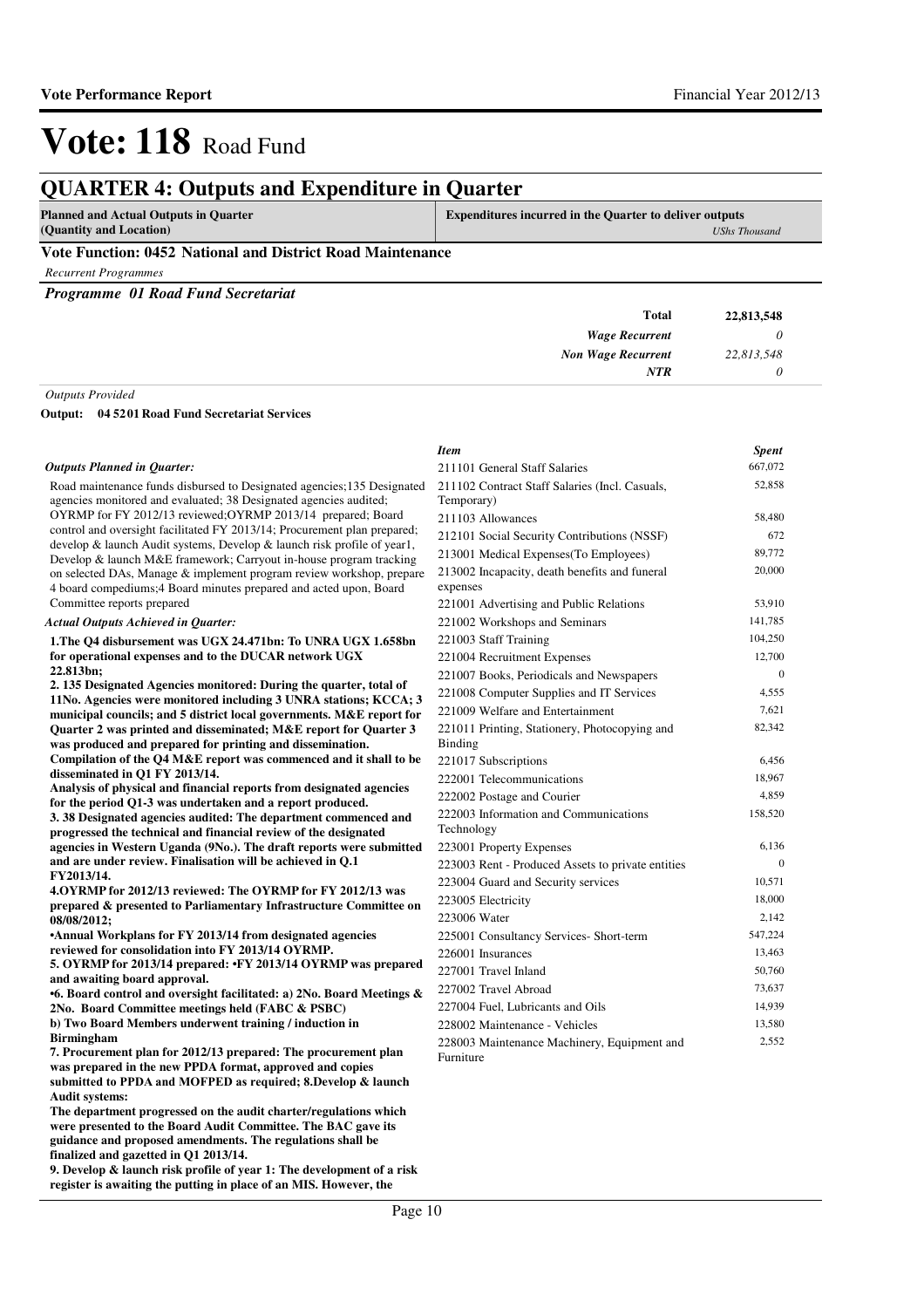| <b>QUARTER 4: Outputs and Expenditure in Quarter</b>                                                                                                                                                                                                                                                                                                                                                                                                                                                                                                                                                                                                                                                                                                                                                                                                                                                                                                                                                                                                                                           |                                                                                        |  |  |
|------------------------------------------------------------------------------------------------------------------------------------------------------------------------------------------------------------------------------------------------------------------------------------------------------------------------------------------------------------------------------------------------------------------------------------------------------------------------------------------------------------------------------------------------------------------------------------------------------------------------------------------------------------------------------------------------------------------------------------------------------------------------------------------------------------------------------------------------------------------------------------------------------------------------------------------------------------------------------------------------------------------------------------------------------------------------------------------------|----------------------------------------------------------------------------------------|--|--|
| <b>Planned and Actual Outputs in Quarter</b><br>(Quantity and Location)                                                                                                                                                                                                                                                                                                                                                                                                                                                                                                                                                                                                                                                                                                                                                                                                                                                                                                                                                                                                                        | <b>Expenditures incurred in the Quarter to deliver outputs</b><br><b>UShs Thousand</b> |  |  |
| Vote Function: 0452 National and District Road Maintenance                                                                                                                                                                                                                                                                                                                                                                                                                                                                                                                                                                                                                                                                                                                                                                                                                                                                                                                                                                                                                                     |                                                                                        |  |  |
| <b>Recurrent Programmes</b>                                                                                                                                                                                                                                                                                                                                                                                                                                                                                                                                                                                                                                                                                                                                                                                                                                                                                                                                                                                                                                                                    |                                                                                        |  |  |
| <b>Programme 01 Road Fund Secretariat</b>                                                                                                                                                                                                                                                                                                                                                                                                                                                                                                                                                                                                                                                                                                                                                                                                                                                                                                                                                                                                                                                      |                                                                                        |  |  |
| department is using an excel spread sheet to monitor progress of the<br>identified risks at the agencies.<br>10. Develop & launch M & E framework: The draft M&E framework<br>is already in place.<br>11. Carryout in-house Program tracking on selected DAs. This<br>activity was not carried out due to budgetary constraints.<br>12. Manage and implement program review workshop: The<br>programme review workshop was not held as planned due to<br>budgetary constraints. However a training workshop for Engineers,<br>Auditors and Accountants from selected agencies was held in April<br>2013.<br>13. Prepare 4 board compendium: 2No. Board compendium and 2No.<br>Board Committee compendium were prepared.<br>14.4 Board minutes prepared and acted upon: 2No. Board minutes<br>and 2No. Board Committee minutes were prepared.<br>15. Board committee reports prepared:<br><b>•Board Audit committee: There was no Board Audit Committee</b><br>meeting during Q4.<br>•Board strategic committee: 1No. Report prepared<br>•Finance & Admin Board committee: 1No. Report prepared |                                                                                        |  |  |
| <b>Reasons for Variation in performance</b>                                                                                                                                                                                                                                                                                                                                                                                                                                                                                                                                                                                                                                                                                                                                                                                                                                                                                                                                                                                                                                                    |                                                                                        |  |  |
| There was delayed release of Q4 funds which were received on 23 May<br>2013; funding for national roads maintenance faced a budget cut of UGX<br>43.1bn which affected implementation of planned works and on-going<br>procurements which had not been completed by the end of Q4.                                                                                                                                                                                                                                                                                                                                                                                                                                                                                                                                                                                                                                                                                                                                                                                                             |                                                                                        |  |  |

|                           | Total                 | 2,237,823  |
|---------------------------|-----------------------|------------|
|                           | <b>Wage Recurrent</b> | 719,931    |
| <b>Non Wage Recurrent</b> |                       | 1,517,892  |
|                           | <b>NTR</b>            | 0          |
|                           | <b>GRAND TOTAL</b>    | 26,709,587 |
|                           | <b>Wage Recurrent</b> | 719,931    |
| <b>Non Wage Recurrent</b> |                       | 25,989,657 |
| <b>GoU</b> Development    |                       | $\theta$   |
| <b>External Financing</b> |                       | $\theta$   |
|                           | NTR                   | $\theta$   |